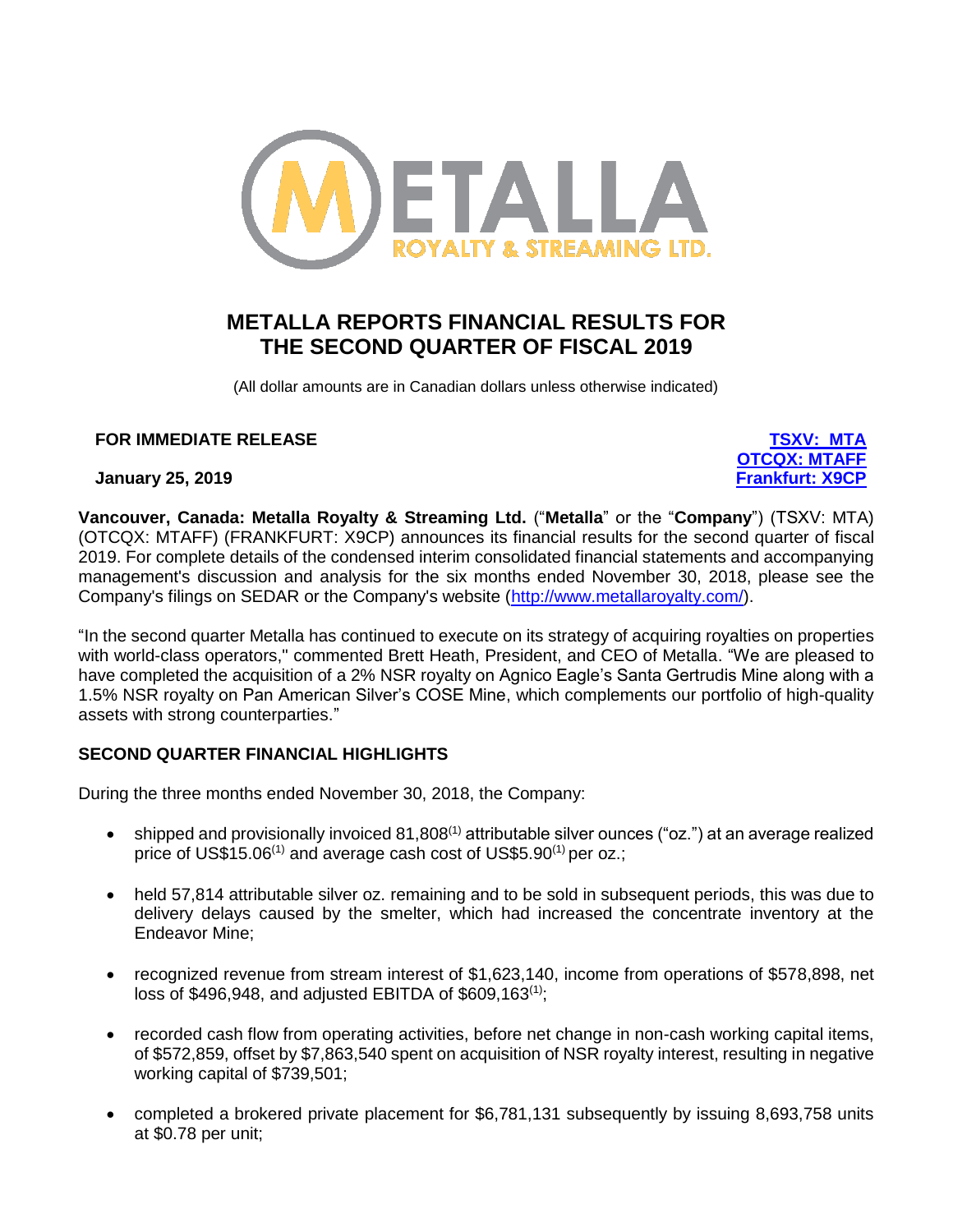- generated operating cash margin of US\$9.16<sup>(1)</sup> per attributable silver oz. from the Endeavor silver stream and New Luika Gold Mine ("NLGM") stream held by Silverback Ltd. ("Silverback");
- acquired a 2.0% NSR royalty on the Santa Gertrudis gold property owned by Agnico Eagle Mines Limited ("Agnico"), in Sonora, Mexico from GoGold Resources Inc. ("GoGold") for US\$6,000,000 in cash and 10,123,077 common shares of the Company; and
- declared and paid a monthly dividend of \$0.0015 per share.

# **OUTLOOK FISCAL 2019**

As of the date hereof, the Company reaffirms its previously provided guidance for fiscal year ending May 31, 2019:

- Total attributable silver production is expected to be from 500,000 to 600,000 oz.;
- Revenue is expected to be \$9,000,000 to \$12,000,000 $(3)$ ;

(3) Estimate based on an expected average silver price of US\$16.00 per oz. and a foreign exchange rate of US\$0.80/C\$1.00. The presentation of this non-IFRS measure is intended to provide additional information and should not be considered in isolation or as a substitute for measures of performance prepared in accordance with IFRS. Other companies<br>may calculate these non-IFRS measures differently

The Company expects to provide guidance for fiscal year ending May 31, 2020, in March to April 2019.

# **QUARTERLY UPDATES ON ROYALTIES AND STREAMS**

## *Endeavor Silver Stream*

The Endeavor Mine located in New South Wales, Australia was once the region's largest zinc, lead, and silver producer. Commissioned in 1983 as the Elura Mine, the site has been operated by CBH since 2003 and was then renamed as the Endeavor Mine. The orebody at the Endeavor Mine has the form of massive vertical pillars, which is similar to others found in the Cobar Basin. Extraction of approximately 30 million tonnes has occurred to date.

Metalla has the right to buy 100% of the silver production up to 20.0 million oz. (7.1 million oz. have been delivered as of November 2018) from the Endeavor Mine for an operating cost contribution of US\$1.00 per oz. of payable silver, indexed annually for inflation, and a further increment of 50% of the amount by which silver price exceeds US\$7.00 per oz.

In May 2018, the Company released an updated mine plan from CBH, which increased the existing silver reserves by nearly 1 million silver oz. and extended production through to December 2020<sup>(2)</sup>. CBH also had exploration success at depth with a new zone called the "Deep Zinc Lode," which has the potential to extend the mine life even further. The Company expects further drill results on the Deep Zinc Lode in the first half of the calendar year 2019 with an updated mine plan in Q4 of calendar 2019.

# *Joaquin Project NSR*

A 2.0% NSR royalty payable by Pan American Silver Corporation ("Pan American") on minerals mined from the concessions form part of Joaquin Project located in central Santa Cruz Province, Argentina, 145 kilometers from Manantial Espejo silver-gold mine owned by Pan American. Pan American has announced (see Pan American's news release dated January 21, 2019) that it expects Joaquin to start production in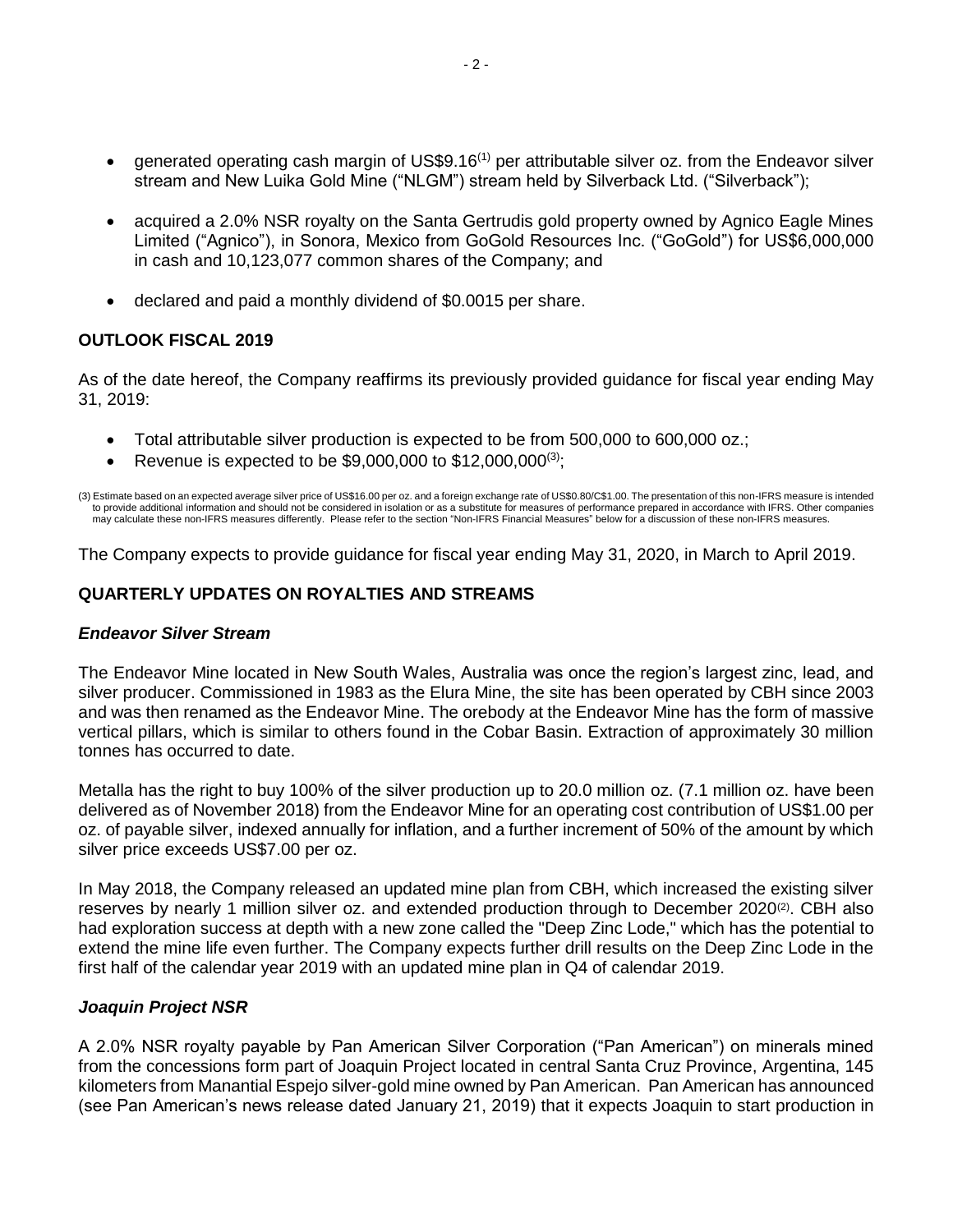the third quarter of the calendar year 2019, which is three to six months earlier than previously stated production start date.

# *COSE Property NSR*

A 1.5% royalty is payable by Pan American on minerals mined from the concessions which form the Cap-Oeste Sur East ("COSE") Property Project located in central Santa Cruz Province, Argentina. The COSE Property is a fully-permitted mine that has been developed by Pan American for a total cost of approximately US\$23,900,000 since its acquisition from Patagonia Gold for US\$15,000,000 in May 2017.

Pan American has provided guidance (see Pan American's news release dated January 21, 2019) for a later startup of COSE production related to a change in the mining method. The modification takes into account the current ground conditions and directly transfers the existing miner expertise from the Manantial Espejo operation. The change requires additional upfront development, which is expected to result in an approximate six-month delay in commencing production at COSE now scheduled for calendar Q3 2019, which resulted in rescheduling some of the ounces originally planned for the calendar year 2019 into 2020.

## *Santa Gertrudis NSR*

Agnico Eagle Mines Limited ("Agnico") acquired its 100% interest in the Santa Gertrudis gold property in November 2017. This 42,000-hectare property is located approximately 180 kilometers north of Hermosillo in Sonora, Mexico. The property was the site of historical heap leach operations that produced approximately 565,000 oz. of gold at 2.1 grams per tonne ("g/t") gold between 1991 and 2000 and includes substantial surface infrastructure already in place, including pre-stripped pits, haul roads, water sources, and buildings.

Three favorable geological trends with a potential strike length of 18 kilometers have been identified on the property with limited drilling between deposits. In addition, the previous owner reported high-grade mineralization along northeast-trending structures.

An additional 5,800 meters of drilling was planned for the remainder of 2018. Agnico expects to report its initial mineral resource estimate for the Santa Gertrudis project in mid-February 2019.

## *Garrison Project NSR*

A 2.0% NSR royalty is payable by Osisko Mining Inc. ("Osisko") on certain claims of the Garrison Project (the "Garrison Royalty"), which covers the Garrcon and Jonpol properties, and the eastern portion of the 903 Zone. The Garrison Project is located approximately 100 kilometers east of Timmins, Ontario, and 40 kilometers north of Kirkland Lake. It resides along the famous Golden Highway in the Timmins and Kirkland Lake region which has historically produced over 100 million oz. of gold. The Garrison Project is 100% owned by Osisko and consists of a portfolio of properties spanning a 50-kilometer distance along the Destor-Porcupine Fault Zone, encompassing 16 noncontiguous properties, including the Garrcon and Jonpol properties, 903 Zone, and Buffonta, and Golden Pike advanced exploration properties.

As at the end of January 2018, Osisko has completed 90,000 meters of new drilling since the 2014 resource update to complement the 108,000 meters drilled at Garrison by previous operators. Osisko expects to release an updated resource estimate in the first quarter of the calendar year 2019.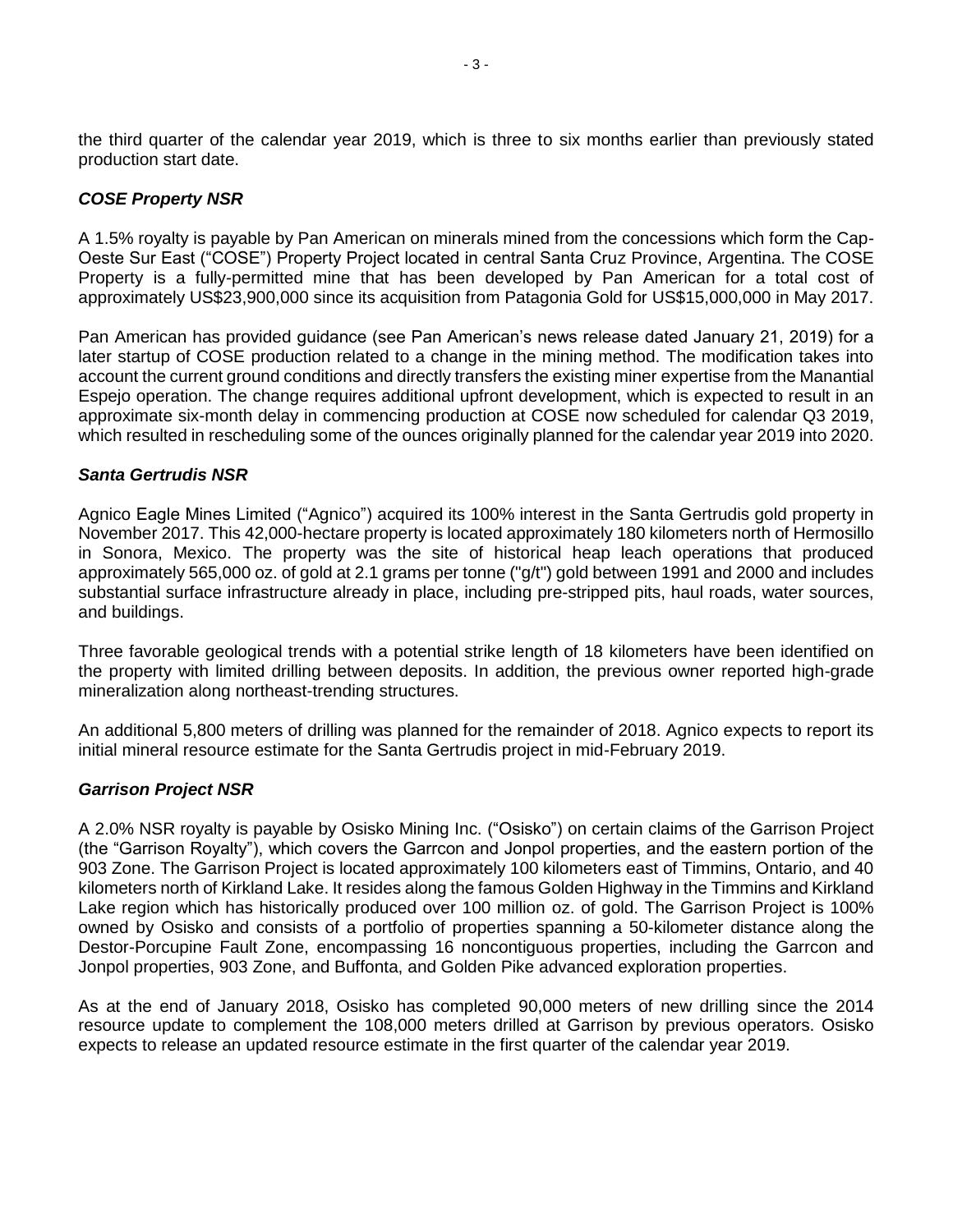## *NLGM Silver Stream*

Metalla has a 15% ownership interest in Silverback which owns a 100% silver stream on the New Luika Gold Mine ("NLGM") operated and owned by Shanta Gold Limited ("Shanta"). The low-cost New Luika Gold Mine, which is located in the Songwe District of South Western Tanzania, approximately 700 kilometers south-west of Dar es Salaam, achieved its first commercial production in 2012. The ore bodies at New Luika comprise high grade (>6 g/t gold), medium grade (3 to 6 g/t gold), and low grade (1 to 3 g/t gold) ore which overall averages 3.9 g/t gold.

Drilling is planned for the middle of the first half of the calendar year 2019 at the high-grade Bauhinia Creek underground deposit. The growth of NLGM's reserve base will be a key focus in 2019, and the annual exploration budget has been approximately doubled to US\$3,600,000 compared with 2018.

## *Hoyle Pond Extension NSR*

Metalla owns a 2.0% NSR royalty payable by Goldcorp Inc. ("Goldcorp") on the Hoyle Pond Extension Royalties, which are located on claims that are beneath the Kidd metallurgical complex and immediately adjacent to the east and northeast of the Hoyle Pond mine complex. There is a 500,000 oz. Au exemption on the leased mining rights. Goldcorp is expected to deliver its 2018 annual work report to the Company by the end of February 2019 outlining the drilling on the royalty claims which was part of a program in 2018 that focused underground on the extension of the Hoyle Pond Mine.

## **QUALIFIED PERSON**

The scientific and technical information contained in this press release has been approved by Charles Beaudry, M.Sc., P.Geo. and géo., a qualified person within the meaning of NI 43-101.

## **ABOUT METALLA**

Metalla is a precious metals royalty and streaming company. Metalla provides shareholders with leveraged precious metal exposure through a diversified and growing portfolio of royalties and streams. Our strong foundation of current and future cash-generating asset base, combined with an experienced team gives Metalla a path to become one of the leading gold and silver companies for the next commodities cycle.

For further information, please visit our website at [www.metallaroyalty.com](http://www.metallaroyalty.com/)

## **Contact Information**

## **METALLA ROYALTY & STREAMING LTD.**

Brett Heath, President & CEO Phone: [604-696-0741](tel:604-696-0741) Email: [info@metallaroyalty.com](mailto:info@metallaroyalty.com)

Kristina Pillon, Investor Relations Phone: 604-908-1695 Email: [kristina@metallaroyalty.com](mailto:kristina@metallaroyalty.com)

Website: [www.metallaroyalty.com](http://www.metallaroyalty.com/)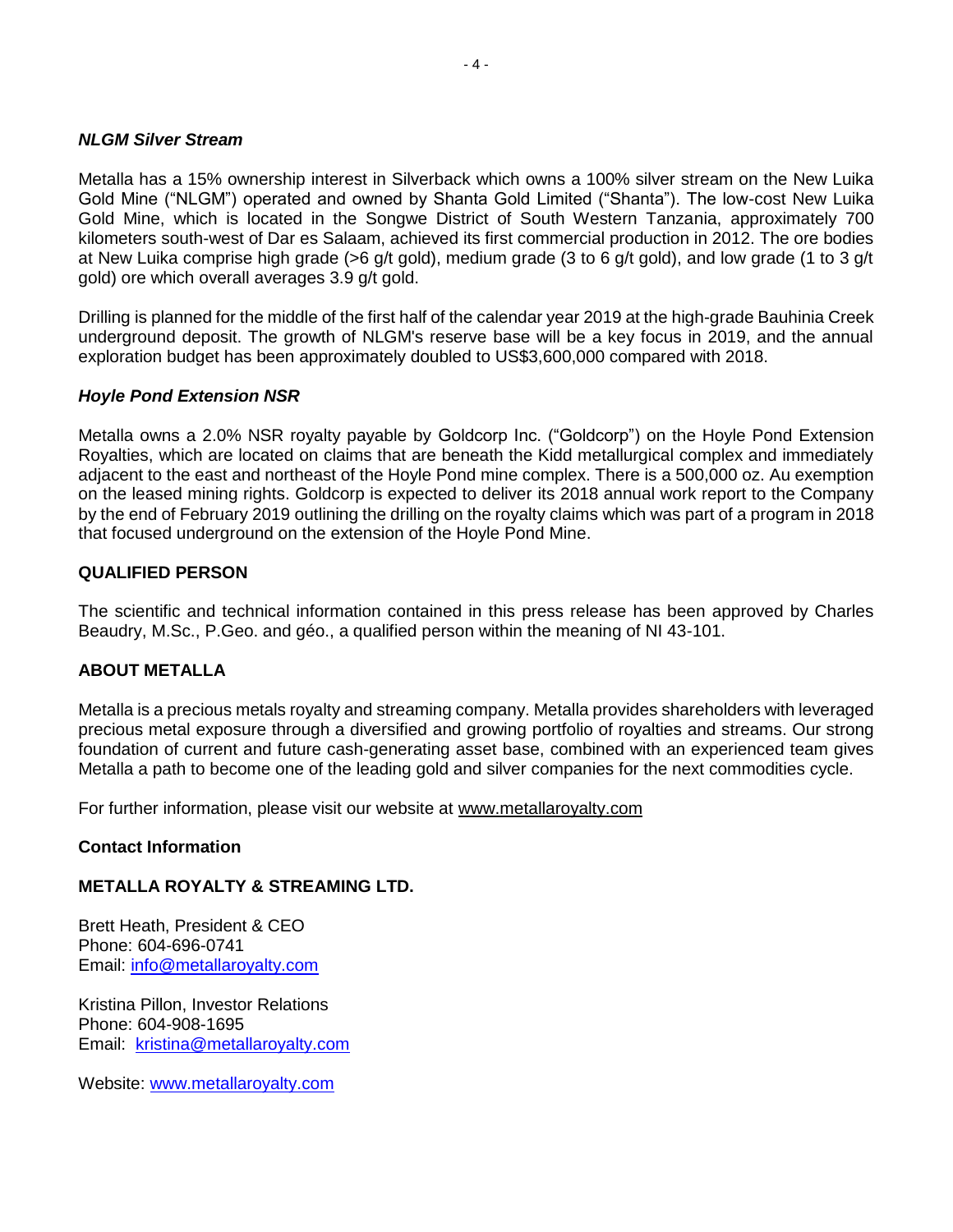*Neither the TSX Venture Exchange nor its Regulation Services Provider (as that term is defined in the policies of the TSXV) accept responsibility for the adequacy or accuracy of this release.*

*No securities regulatory authority has either approved or disapproved of the contents of this news release. The securities being offered have not been, and will not be, registered under the United States Securities Act of 1933, as amended (the ''U.S. Securities Act''), or any state securities laws, and may not be offered or sold in the United States, or to, or for the account or benefit of, a "U.S. person" (as defined in Regulation S of the U.S. Securities Act) unless pursuant to an exemption therefrom. This press release is for information purposes only and does not constitute an offer to sell or a solicitation of an offer to buy any securities of the Company in any jurisdiction.*

#### *Non-IFRS Financial Measures*

*Note 1 – The items marked with a "(1)" are alternative performance measures and readers should refer to non-international financial reporting standards ("IFRS") financial measures in the Company's Management's Discussion and Analysis for the six months ended November 30, 2018 as filed on SEDAR and as available on the Company's website for further details. Metalla has included certain performance measures in this press release that do not have any standardized meaning prescribed by IFRS including average cash cost per ounce of attributable silver, average realized price per ounce of attributable silver, and cash margin. Average cost per ounce of attributable silver is calculated by dividing the cash cost of sales, plus applicable selling charges, by the attributable ounces sold. In the precious metals mining industry, this is a common performance measure but does not have any standardized meaning. The Company believes that, in addition to conventional measures prepared in accordance with IFRS, certain investors use this information to evaluate the Company's performance and ability to generate cash flow. Cash margin is calculated by subtracting the average cash cost per ounce of attributable silver from the average realized price per ounce of attributable silver. The Company presents cash margin as it believes that certain investors use this information to evaluate the Company's performance in comparison to other companies in the precious metals mining industry who present results on a similar basis. The presentation of these non-IFRS measures is intended to provide additional information and should not be considered in isolation or as a substitute for measures of performance prepared in accordance with IFRS. Other companies may calculate these non-IFRS measures differently.*

#### *Technical and Third Party Information*

*Note 2 – The disclosure herein and relating to the Endeavor mine is based on information prepared and disclosed by CBH and their parent company TOHO Zinc and can be found at http://www.toho-zinc.co.jp/. The information and data are available in the public domain as at the date hereof, and none of this information has been independently verified by the Company or is supported by a technical report prepared in accordance with National Instrument 43-101 Standards of Disclosure for Mineral Projects. While the Company has requested additional information from CBH, it has not received access to the necessary data from CBH and is not able to obtain the necessary information from the public domain to prepare a technical report and CBH has not indicated the mineral resource and/or mineral reserve category, if any, on which the information in table on "Projected Silver Production" is based. Mineral resources are not mineral reserves and by definition do not demonstrate economic viability. The project silver production contained herein may be based on mineral resource estimates that include inferred mineral resources, which are considered too speculative geologically to have economic considerations applied to them that would enable them to be categorized as mineral reserves. There is also no certainty that inferred mineral resources if used by CBH in preparing the mine plan, will be converted to the measured and indicated resource categories, or into mineral reserves, once economic considerations are applied. Readers are cautioned that inferred resources have a great amount of uncertainty as to their existence and as to whether they*  can be mined economically. As a result, the Company cautions readers that there is no certainty that the projected silver *production will be realized. Specifically, as a stream holder, the Company has limited, if any, access to the Endeavor mine.*

*The Company is dependent on, (i) CBH and their qualified persons to provide information to the Company, or (ii) on publicly available information to prepare disclosure pertaining to the Endeavor mine and generally has limited or no ability to independently verify such information. Although the Company does not have any knowledge that such information may not be accurate, there can be no assurance that such third party information is complete or accurate. This news release also contains future-oriented financial information and financial outlook information (collectively, "FOFI") about the projected silver production from the Company's silver stream on the Endeavor mine which is subject to the same assumptions, risk factors, limitations and qualifications as set forth in the below paragraphs. FOFI contained in this news release was made as of the date of this news release and was provided for the purpose of providing further information about Metalla's anticipated future business operations. Metalla disclaims any intention or obligation to update or revise any FOFI contained in this press release, whether as a result of new information, future events or otherwise unless required pursuant to applicable law. FOFI contained in this news release should not be used for purposes other than for which it is disclosed herein. Such future-oriented production information is provided for the purpose of providing information about management's current expectations and plans relating to the future. Readers are cautioned that such outlook or information should not be used for purposes other than for which it is disclosed in this news release.* 

#### *Cautionary Note Regarding Forward-Looking Statements*